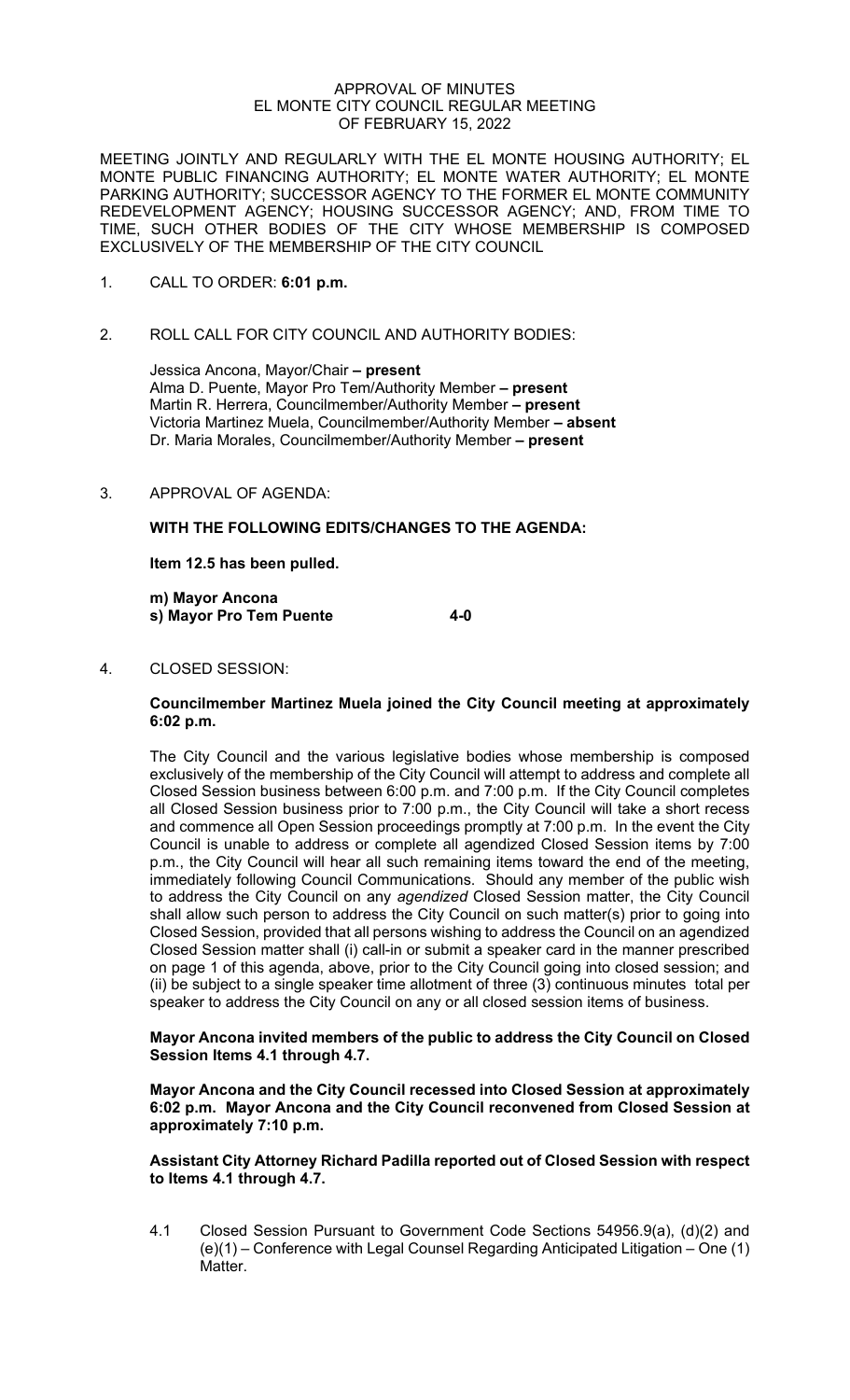**Update was provided by Legal Counsel Lloyd Pilchen and Ken Trummkel, as well as input from Community and Economic Development Director Betty Donavanik and Community and Economic Development Deputy Director Jason Mikaelian questions were posed and direction given by the City Council, but no final action taken.** 

4.2 Closed Session Pursuant to Government Code Section 54956.8 – Conference with Real Property Negotiator.

 Property Location: 3454-3456 Tyler Avenue and 11016 Ramona Boulevard, El Monte, California

 Name of Party City is Negotiating with: Newport Partners, LLC

City's Designated Negotiators:

 Alma Martinez, City Manager; Betty Donavanik, Community and Economic Development Director; Jason Mikaelian, Community and Economic Deputy Director; and Lloyd Pilchen, Assistant City Attorney

 Under Discussion: Both Price and Terms.

**Update was provided by Legal Counsel Lloyd Pilchen and Ken Trummkel, as well as input from Community and Economic Development Director Betty Donavanik and Community and Economic Development Deputy Director Jason Mikaelian questions were posed and direction given by the City Council, but no final action taken.** 

4.3 Closed Session Pursuant to Government Code Section 54956.9(a), 54956.9(c), 54956.9(d)(1) – Conference with Legal Counsel – Pending Litigation – FEAH, LLC vs. City of El Monte, LASC Case No. 20STCP03720.

 **Update was provided by Legal Counsel Terrance Gallagher and Lloyd Pilchen, questions were posed by the City Council, general direction was given but no final action taken.** 

4.4 Closed Session Pursuant to Government Code Section 54956.9(a), 54956.9(c),  $54956.9(d)(1)$  – Conference with Legal Counsel – Pending Litigation Dronatherapy, LLC vs. City of El Monte, LASC Case No. 20STCP04067.

**Update was provided by Legal Counsel Terrance Gallagher and Lloyd Pilchen, questions were posed by the City Council, general direction was given but no final action taken.** 

4.5 Closed Session Pursuant to Government Code Section 54956.9(a), 54956.9(c), 54956.9(d)(1) – Conference with Legal Counsel – Pending Litigation – Nibble This, LLC vs. City of El Monte, LASC Case No. 20STCP04044.

**Update was provided by Legal Counsel Terrance Gallagher and Lloyd Pilchen, questions were posed by the City Council, general direction was given but no final action taken.** 

4.6 Closed Session Pursuant to Government Code Section 54956.9(a), 54956.9(c), 54956.9(d)(1) – Conference with Legal Counsel – Pending Litigation – CaliMed Baldwin, LLC vs. City of El Monte, LASC Case No. 20STCP03134.

**Update was provided by Legal Counsel Terrance Gallagher and Lloyd Pilchen, questions were posed by the City Council, general direction was given but no final action taken.**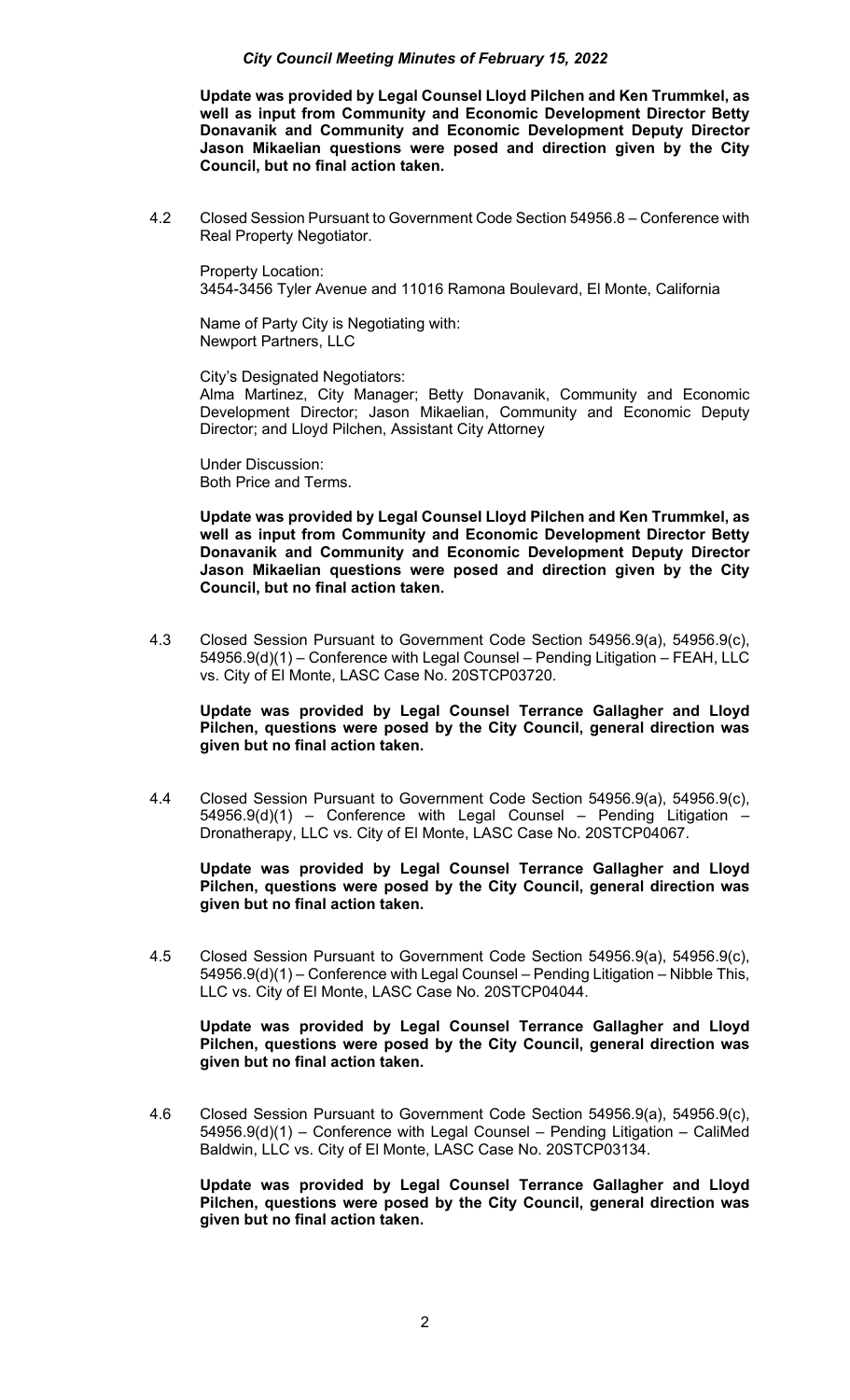4.7 Closed Session Pursuant to Government Code Section 54957.6 – Conference with Labor Negotiators.

**Bargaining Units Subject to Negotiations: El Monte General Unit (SEIU Local 721); El Monte General Mid-Management Unit (SEIU Local 721); El Monte Police Officers Association; El Monte Police Mid-Manager's Association; and All Unrepresented Employees of City Executive Team.** 

**City's Designated Negotiator: Alma K. Martinez, City Manager and John Nguyen, Human Resources/Risk Management Director.** 

**Presentation was provided by Human Resources/Risk Management Director John Nguyen, feedback given by the City Council, but no final action taken.** 

## OPEN SESSION PROCEEDINGS

(Commencing at 7:00 p.m. or as soon thereafter as the City Council reconvene from Closed Session/Short Recess).

- 5. INVOCATION: City Council. **Chaplain Bill Young, Non-Denominational Church**
- 6. FLAG SALUTE: **City Council. Mayor Ancona**
- 7. RECOGNITIONS, HONORS AND COMMUNITY INTEREST PRESENTATIONS: **None**

## 8. GENERAL PUBLIC COMMENT:

This time has been set aside for members of the public to directly address the City Council on agendized items of business (other than those agendized as public hearing or closed session items) or on any other matter of interest to the speaker/caller that is within the subject matter jurisdiction of the City Council, the Housing Authority, the Financing Authority and/or the Water Authority (collectively, the "Council"). Each speaker/caller will be limited to a single allotment of three (3) continuous minutes total to address the Council on any or all matters covered by this section. As explained more specifically under the Public Hearing portion of this agenda, members of the public wishing to offer comment on items of business agendized under the Public Hearing portion of the agenda shall have a separate allotment of three (3) continuous minutes per speaker per public hearing item. Except as otherwise provided under the Brown Act (Gov. Code Section 54950 et seq.), the Council may not deliberate or take action upon any matter not listed on this posted agenda but may order that any such matter be placed on the agenda for a subsequent meeting. The Council may also direct staff to investigate certain matters for consideration at a future meeting. Persons wishing to address the Council on matters covered under General Public Comment shall call in or submit a speaker card in the manner prescribed on page 1 of this agenda, above, by or before the General Public Comment portion of the agenda is closed. The City Council shall be under no obligation to entertain comments from speakers/callers who submit cards or call in to speak on matters covered by the section after the General Public Comment portion of the agenda is closed.

Sam Gonzalez – Here to support Councilwoman Dr. Morales.

Maggie Mo – Here to defend Mr. Cosme Jimenez who is a great mentor.

Cosme Jimenez – Spoke about Councilmembers. Spoke about the super majority Councilmembers hurrying to pass the City Manager's agreement. Did not agree with the messages sent to him by Councilmember Dr. Morales. Requested status on the Assistant City Manager position.

Irma Zamorano – Spoke about messages sent by Councilmember Dr. Morales to Mr. Jimenez. Spoke about Mr. Cosme Jimenez.

Tatiana Pacheco – Spoke about the constant attacks on three of the Councilmembers.

Mike Gomez – Spoke in support of Councilwoman Dr. Morales.

Jerry Velasco – Spoke in support of Councilwoman Dr. Morales.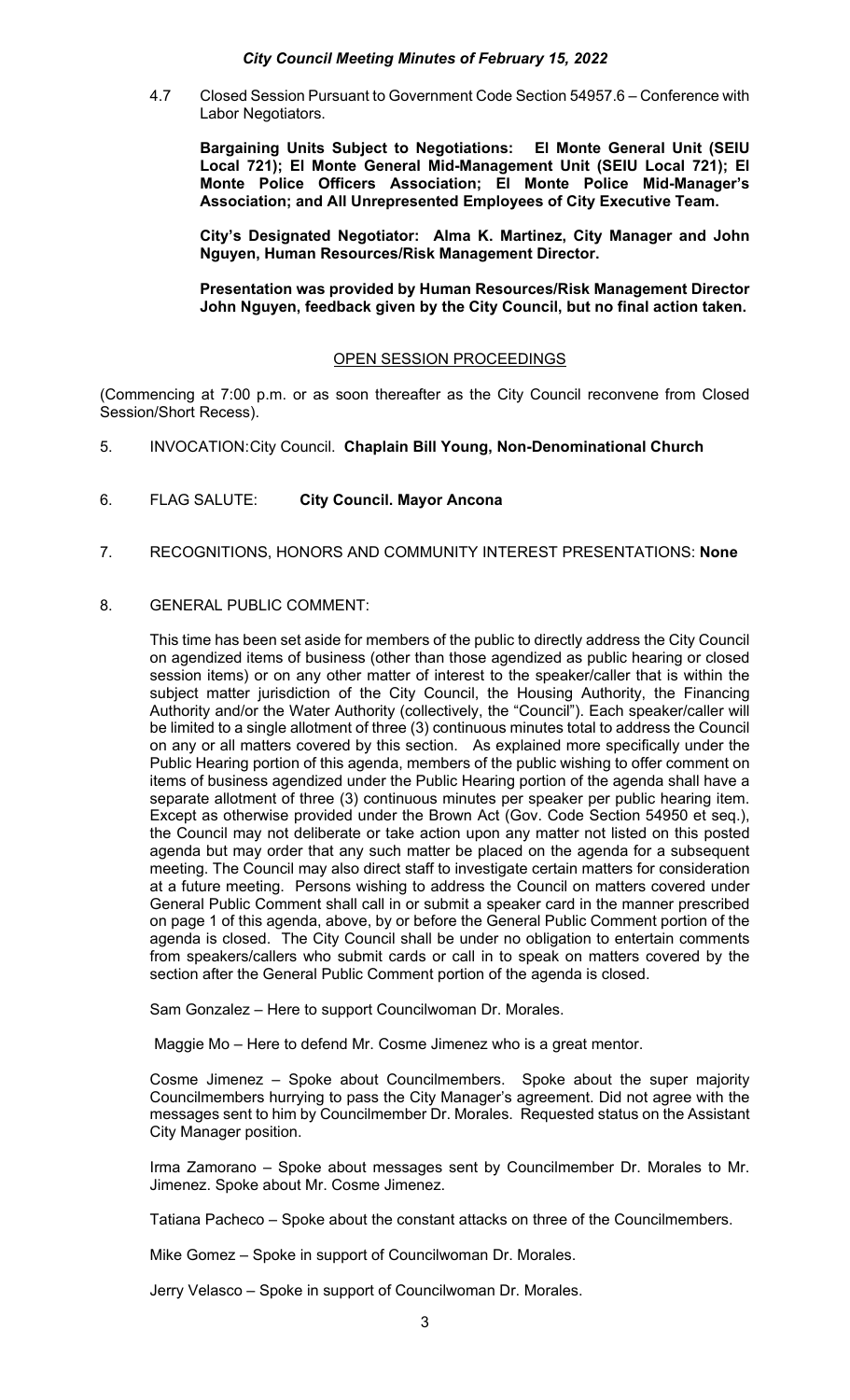Rodolfo – Spoke about previous speakers. Spoke about messages sent by Councilwoman Dr. Morales to Mr. Jimenez. Spoke about Councilmembers.

Cathi Eredia – Spoke about the homeless count to be held on February 22, 2022 at 6:00 pm at the Jack Crippen Center. You must register.

Andre Quintero – Spoke about some of the speakers at this meeting.

Neil Evans – Item 14.7 – Attorney who represents Freddie Mac Towing. Spoke about the towing RFP.

Joaquina Quinones – Spoke in support of Councilwoman Dr. Morales.

Gabriel Ramirez – Spoke about former elected officials and three of the current Councilmembers.

- 9. CITY TREASURER'S REPORT: **None**
- 10. DEMAND RESOLUTION NO. D-659

A RESOLUTION OF THE CITY COUNCIL OF THE CITY OF EL MONTE, CALIFORNIA, ALLOWING CERTAIN CLAIMS AND DEMANDS AND SPECIFYING THE FUNDS OUT OF WHICH THE SAME ARE TO BE PAID.

THE CITY COUNCIL OF THE CITY OF EL MONTE, CALIFORNIA, DOES RESOLVE AS FOLLOWS: SECTION 1. That the attached list of claims and demands totaling \$3,781,785.56 have been examined by the City Treasurer and that warrant numbers 1103738 through 1104142, and the payroll period January 1, 2022 through January 15, 2022 inclusive are hereby allowed in the amounts and ordered paid out of the respective funds as set forth.

**m) Dr. Morales s) Mayor Pro Tem Puente 5-0** 

11. APPROVAL OF MINUTES: Regular Meeting Minutes of January 25, 2022; and Regular Meeting Minutes of February 1, 2022.

 **m) Dr. Morales s**) Mayor Ancona 5-0

12. CONSENT CALENDAR:

All matters listed under the Consent Calendar are considered to be routine in nature and may be enacted by one motion approving the recommendation listed on the Agenda. One or more items may be removed from the Consent Calendar so that they may be discussed, considered, and voted upon individually by the Council. A matter may be removed from the Consent Calendar and taken up separately by way of a seconded motion of any member of the Council with the approval of a majority of the Council quorum.

12.1 Waiver of Full Reading of Ordinance(s).

RECOMMENDATION OF BUSINESS ITEM UNDER CONSIDERATION:

It is recommended that the City Council:

1. Approval to waive full reading (except title) of all ordinances appearing on the City Council agenda as authorized under Government Code Section 36934, unless otherwise directed by the City Council.

Total Cost: N/A and Cost: N/A Account No: N/A Is the cost of this item budgeted? N/A

**m) Councilmember Herrera s) Mayor Pro Tem Puente 5-0**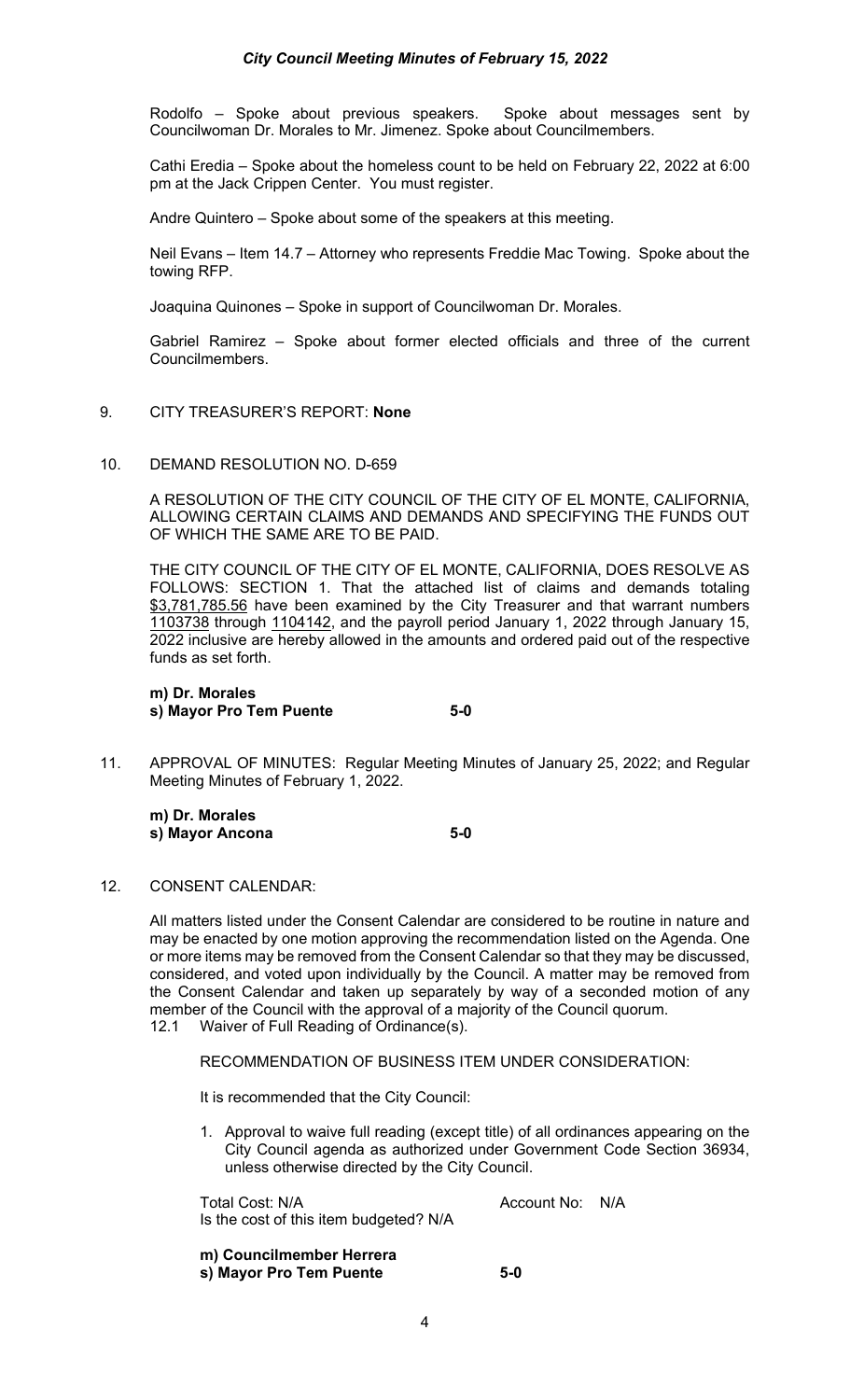12.2 Approval of a Resolution Authorizing the Submittal of a Grant Application, Payment Programs, and Related Authorizations Administered by the Department of Resources Recycling and Recovery for the SB1383 Local Assistance Grant Program.

RECOMMENDATION OF BUSINESS ITEM UNDER CONSIDERATION:

It is recommended that the City Council:

1. Adopt a Resolution authorizing the submittal of a Grant Application, Payment Programs, and related authorizations administered by the Department of Resources Recycling and Recovery for the SB1383 Local Assistance Grant Program.

Total Cost: N/A Account No: N/A Is the cost of this item budgeted? N/A

Resolution No. 10336

**m) Councilmember Herrera s) Mayor Pro Tem Puente 5-0** 

12.3 Approval of a Resolution Approving Final Tract Map No. 82382 for the 14-Unit Multi-Family Residential Development Subdivision and Fire Lane Designation at 4123-4131 Peck Road.

RECOMMENDATION OF BUSINESS ITEM UNDER CONSIDERATION:

It is recommended that the City Council:

1. Consider and adopt a Resolution authorizing the recordation of Final Tract Map No. 82382 for the 14-unit multi-family residential development subdivision and fire lane designation on private property located at 4123-4131 Peck Road.

Total Cost: N/A Account No.: N/A Is the cost of this item budgeted? N/A

Resolution No. 10337

**m) Councilmember Herrera s) Mayor Pro Tem Puente 5-0** 

12.4 Approval of a Resolution Adopting the El Monte Vision Zero Action Plan.

RECOMMENDATION OF BUSINESS ITEM UNDER CONSIDERATION:

It is recommended that the City Council:

1. Consider and approve a Resolution adopting the El Monte Vision Zero Action Plan.

Total Cost: N/A Account No.: N/A Is the cost of this item budgeted? N/A

Resolution No. 10338

**m) Councilmember Martinez Muela s) Councilmember Herrera 5-0** 

12.5 Approval for the Purchase of Five (5) New Vehicles for the Police Department.

RECOMMENDATION OF BUSINESS ITEM UNDER CONSIDERATION:

It is recommended that the City Council: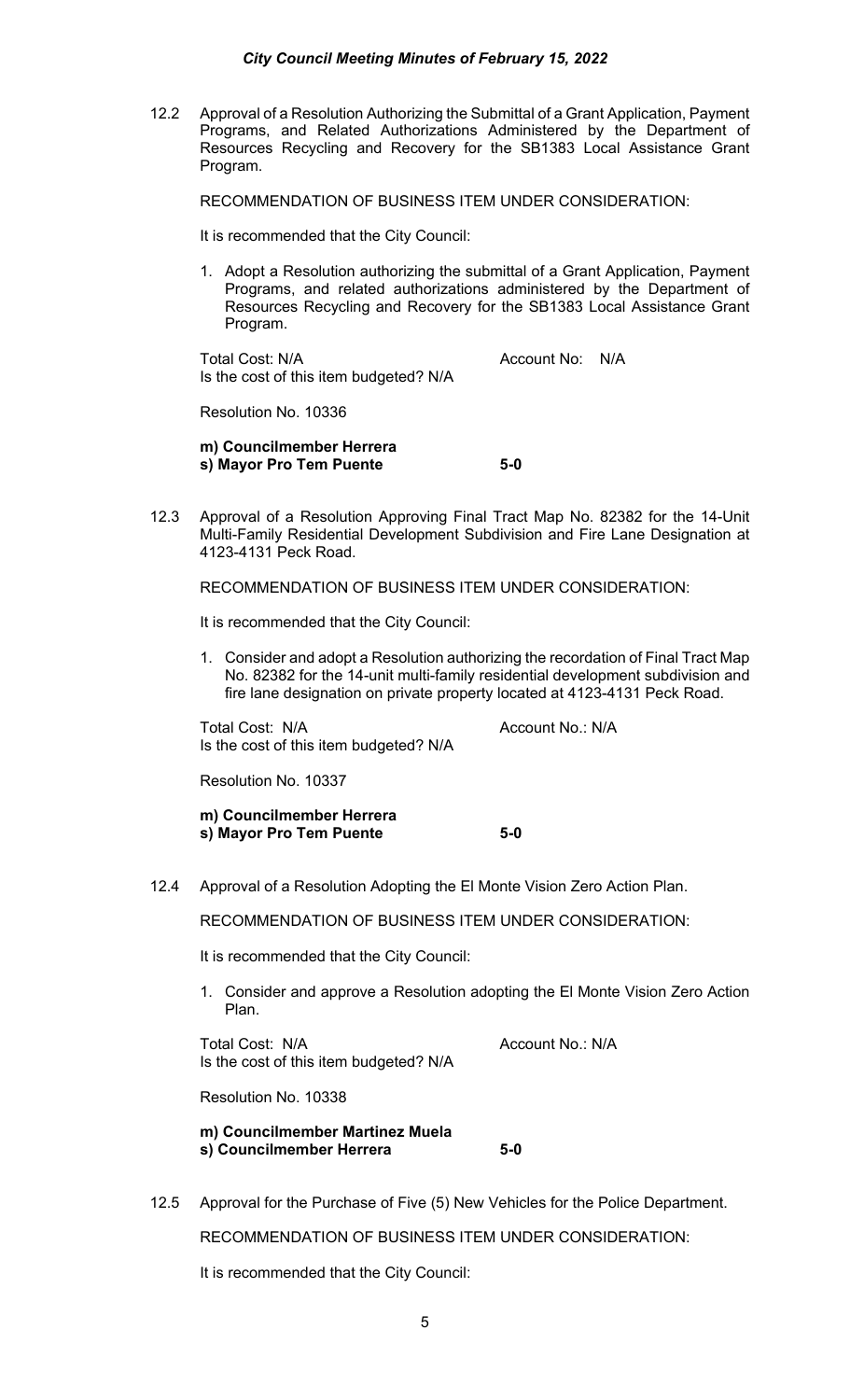- 1. Consider and approve the appropriation of Unclaimed Money, General Funds, Asset Forfeiture funding to purchase five (5) new vehicles for patrol use in an amount not-to-exceed \$350,000;
- 2. Consider and approve the purchase of the vehicles from one (1) of the three (3) contacted dealership; and
- 3. Consider and approve the disposition of the five (5) Police Department vehicles.

| Total Cost: \$350,000                                    | Account No.: 100-71-711-8132 |
|----------------------------------------------------------|------------------------------|
|                                                          | <b>General Fund</b>          |
|                                                          | 259-71-712-8132              |
|                                                          | <b>Asset Forfeiture</b>      |
|                                                          | 100-71-4733                  |
| Is the cost of this item budgeted? No<br>ltom wae nullod | <b>Unclaimed Money Fund</b>  |

- **Item was pulled.**
- 12.6 Consideration and Approval to Authorize a \$2.2 Million Loan to Prima Development a California Nonprofit Public Benefit Corporation for Predevelopment Costs Related to the Proposed Affordable Housing and Mixed Use Development of A 6.11 Acre Portion of the Maclaren Hall Property Owned by the County of Los Angeles, Located at 4024 Durfee Avenue, Utilizing American Rescue Plan Act (ARPA) Funds Previously Allocated by City Council for Development of the Site and to Authorize the City Manager to Make All Conforming Edits, Finalize, and Execute in Final Form the Predevelopment Loan Agreement, Promissory Note and Assignment of Agreements, Plans and Specifications.

RECOMMENDATION OF BUSINESS ITEM UNDER CONSIDERATION:

It is recommended that the City Council:

- 1. Adopt a Resolution authorizing a Predevelopment Loan of \$2.2 million to Prima Development for costs related to predevelopment work for the proposed affordable housing and mixed-use development of a 6.11-acre portion of the MacLaren Hall property owned by the County of Los Angeles, located at 4024 Durfee Avenue from \$2.6 million of ARPA funds previously allocated by the City Council for development of the site; and
- 2. Approve the terms and authorize the City Manager, or her designee to make all conforming edits, finalize, and execute in final form the Predevelopment Loan Agreement, Promissory Note and Assignment of Agreements, Plans and Specifications (together, "Loan Documents") by and between the City of El Monte and Prima Development to effectuate the loan.

Total Cost: \$2,200,000 Account No: ARPA Is the cost of this item budgeted? Yes

Resolution No. 10339

**m) Mayor Ancona s**) Dr. Morales 5-0

# 13. PUBLIC HEARINGS:

Members of the public wishing to address the Council on any item of business agendized under this Public Hearing portion of the agenda are asked to call in or submit a speaker card in the manner prescribed on page 1 of this agenda, above, by or before the time at which the City Council closes the public comment portion of each public hearing matter listed under this section. The City Council shall be under no obligation to entertain comments from speakers/callers who submit cards or call in after the public comment portion of the public hearing matter they wish to speak on has been closed. Each speaker will be allotted three (3) continuous minutes per Public Hearing item.

13.1 A Public Hearing to Consider and Approve an Amendment to a Previously Approved Disposition, Development and Loan Agreement (DDA) and Related Documents with Newport Partners, LLC for the Construction of a 51-Unit Affordable Housing Development on a 0.83-Acre Site Located at 3436 & 3454 Tyler Avenue and 11016 Ramona Boulevard.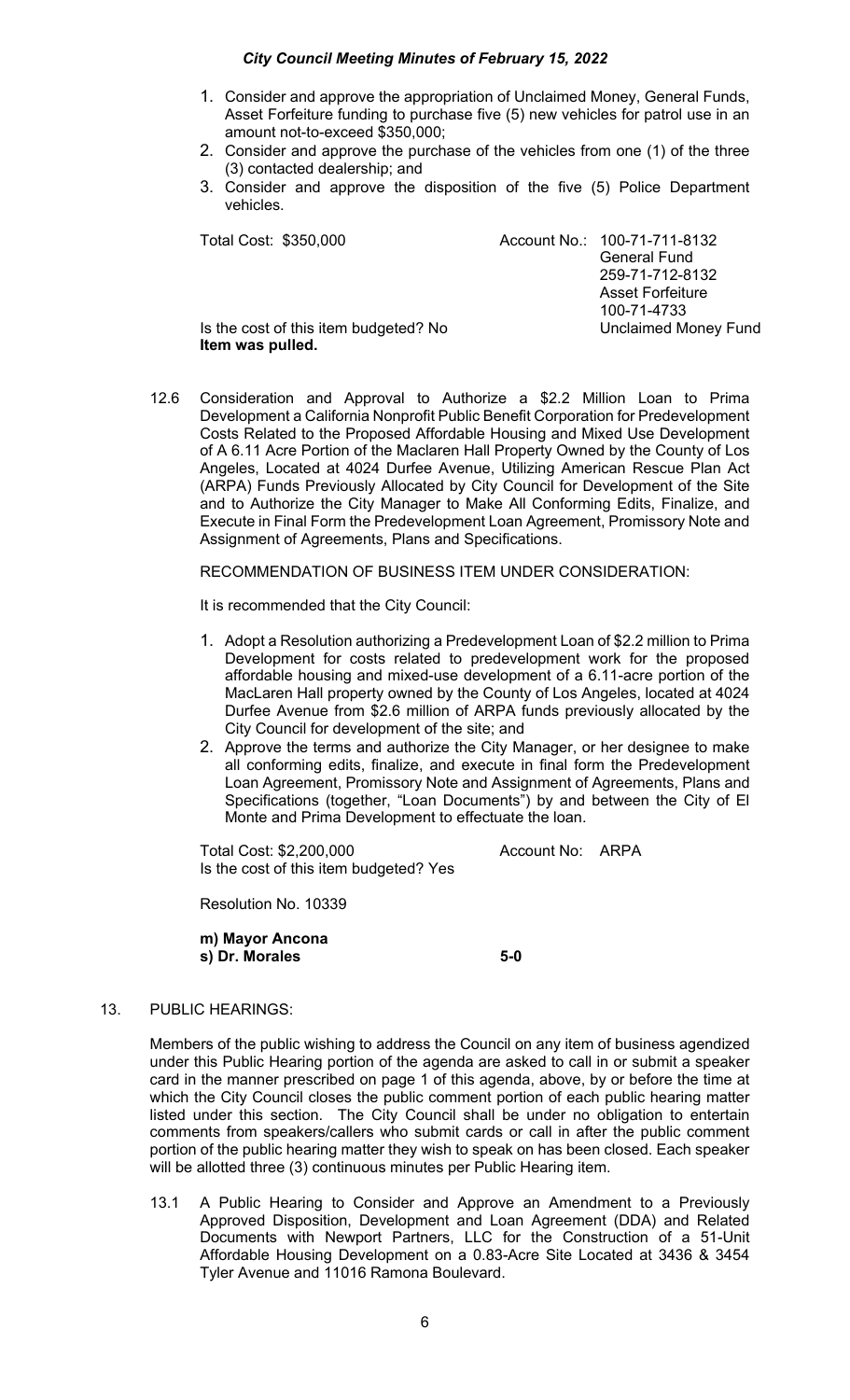RECOMMENDATION OF BUSINESS ITEM UNDER CONSIDERATION:

It is recommended that the City Council:

- 1. Open the public hearing;
- 2. Receive presentation from staff;
- 3. Pose questions to staff;
- 4. Allow members of the public to offer comment;
- 5. Pose follow up questions to staff;
- 6. Close the public hearing;
- 7. Approve the proposed Resolution and addendum by no less than three (3) affirmative votes; and
- 8. Authorize the City Manager, or her designee, to execute all documents necessary to effectuate the intent and purpose of the Resolution.

Total Cost: N/A Account No.: N/A Is the cost of this item budgeted? N/A

Resolution No. 10340

**m) Mayor Ancona s) Mayor Pro Tem Puente 5-0 Open P.H.** 

**m) Mayor Ancona s) Mayor Pro Tem Puente Close P.H.** 

**m) Councilmember Herrera s) Mayor Pro Tem Puente 5-0 Approve Resolution No. 10340 With Addendum and Authorize the City Manager to execute all documents** 

### 14. REGULAR AGENDA:

14.1 Consideration and Approval of a Purchase Order with Quinn Cat for Major Repairs to PW-46 2008 Caterpillar 924H for a Not-to-Exceed Amount of \$33,000.

RECOMMENDATION OF BUSINESS ITEM UNDER CONSIDERATION:

It is recommended that the City Council:

1. Consider and approve a Purchase Order with Quinn CAT for major repair to PW-46 2008 Caterpillar 924H for a total not-to-exceed amount of \$33,000.

| Total Cost: \$33,000                   | Account No.: 100-67-675-6335 - \$18,000          |
|----------------------------------------|--------------------------------------------------|
|                                        | <b>General Fund</b><br>600-67-696-6335 - \$7,500 |
|                                        |                                                  |
|                                        | <b>Water Authority Fund</b>                      |
|                                        | 650-67-673-6335                                  |
| Is the cost of this item budgeted? Yes | Sewer Fund                                       |
|                                        |                                                  |

**m) Mayor Ancona s) Councilmember Herrera 5-0** 

14.2 Consideration and Approval of Recommendation to Use Asset Forfeiture Funds for Overtime Costs for Members of the Police Department Detective Bureau.

RECOMMENDATION OF BUSINESS ITEM UNDER CONSIDERATION:

It is recommended that the City Council: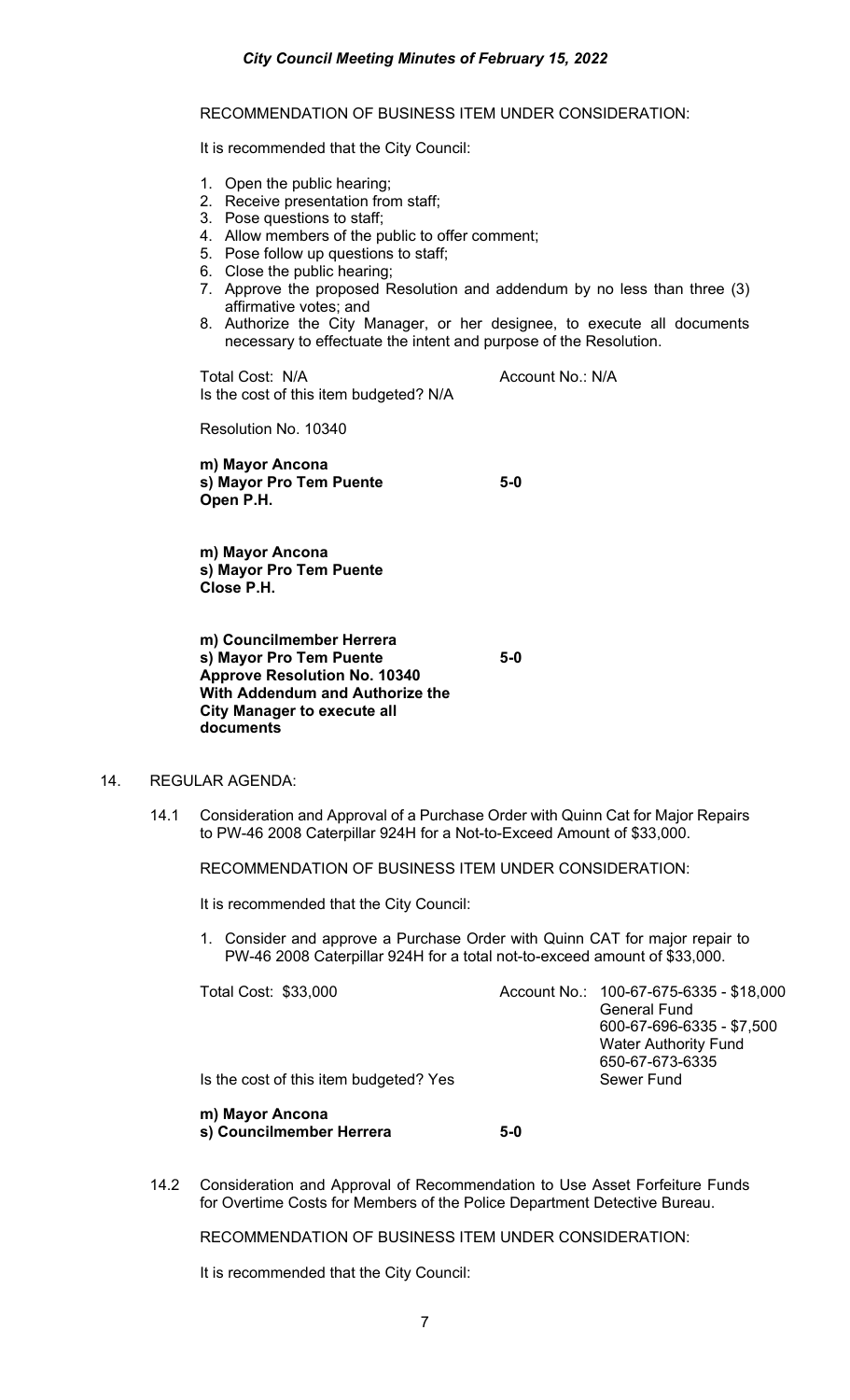1. Consider and approve the use of Asset Forfeiture Funds from Account No. 259-71-711-5132 in an amount not-to-exceed \$150,000 for overtime expenditures related to addressing urgent critical investigations.

Total Cost: \$150,000 Account No.: 259-71-711-5132 Is the cost of this item budgeted? N/A Asset Forfeiture

**m) Councilmember Herrera s) Mayor Ancona 5-0** 

14.3 Consideration and Approval of a Resolution Updating the Citywide Classification and Compensation Plan and Repealing and Replacing Resolution No. 10326.

RECOMMENDATION OF BUSINESS ITEM UNDER CONSIDERATION:

It is recommended that the City Council:

1. Consider and approve the attached Resolution updating the Citywide Classification and Compensation Plan, effective February 16, 2022.

Total Cost: \$307,700 Account No: Various Is the cost of this item budgeted? No (Part of Mid-Year Budget Amendments)

Resolution No. 10341

**m) Councilmember Martinez Muela s**) Dr. Morales 5-0 **To table item** 

**Break at 9:15 p.m. Return at 9:22 p.m. At 9:40 p.m. m) Councilmember Martinez Muela s) Mayor Ancona to Extend Meeting to cover everything** 

**Secondary Motion m) Mayor Pro Tem Puente s) Dr. Morales** 

## **to Extend Meeting to 10:30 p.m. 3-2 (Mayor Ancona and Councilmember Martinez Muela No)**

14.4 Consideration and Approval of a Bench List of Firms for Housing Consultant Services and Approval of a Master Professional Services Agreement with the Three (3) Selected Firms.

RECOMMENDATION OF BUSINESS ITEM UNDER CONSIDERATION:

It is recommended that the City Council:

- 1. Approve the selection of three (3) firms, Avant Garde, Inc., RSG, Inc., and Ramona Property Managers, Inc. to serve on the City of El Monte's bench list of Housing Consultants for on-call housing administration, technical assistance, affordable housing, and property management services; and
- 2. Authorize the City Manager, or her designee, to execute a Master Professional Services Agreement with the three (3) selected consulting firms.

| Total Cost: \$143,100                  | Account No: HCD CDBG-CV (Fund 214) |
|----------------------------------------|------------------------------------|
|                                        | PHLA (Fund 215)                    |
|                                        | Homekey (Fund 216)                 |
|                                        | CDBG & CDBG-CV (Fund 220)          |
|                                        | HOME & HOME ARP (Fund 221)         |
|                                        | ESG & ESG-CV (Fund 253)            |
| Is the cost of this item budgeted? Yes | Housing Assets (Fund 227)          |

**m) Mayor Pro Tem Puente s) Dr. Morales 5-0**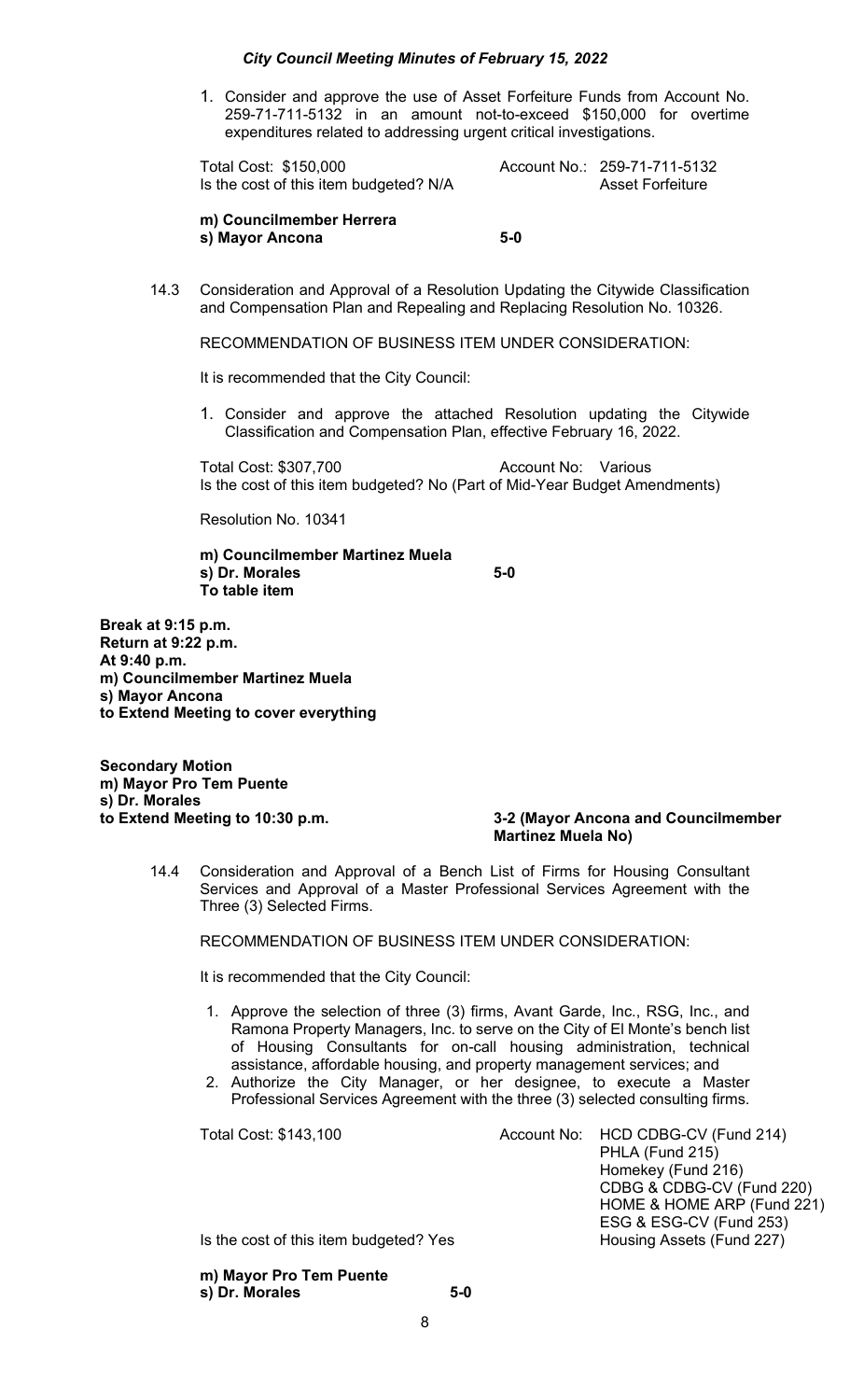14.5 Consideration of Request of TDF, LP (Pacific Towers Affordable Senior Citizen Rental Housing Project) for Approval by the City of El Monte as Successor Agency to the Former El Monte Community Redevelopment Agency Approving Various Actions in Furtherance of TDF, LP's Refinancing of the Pacific Towers Project.

This staff report has been prepared for the joint consideration and action of the City Council and the City Council serving as the governing board of the Successor Agency to the Former El Monte Community Redevelopment Agency.

RECOMMENDATION OF BUSINESS ITEM UNDER CONSIDERATION:

It is recommended that the City Council:

- 1. Re-authorize the proposed refinancing ("2022 Refinancing") for the Pacific Towers Project to proceed in accordance with the conditions set forth in the proposed Resolution, as the date for Closing set forth in Resolution No. SA-82 did not occur and the Resolution became null and void, and TDF, LP is requesting additional City approvals in furtherance of the Refinancing;
- 2. Authorize the City Manager to execute the Refinancing documents as referenced in the proposed Resolution on behalf of the City, together with such technical and conforming changes as recommended by the City Manager and the City Attorney;
- 3. Approve the East West Bank Assignment transferring beneficial interests it holds in the Successor Agency Loans by virtue of a transfer of the beneficial interests by the former El Monte Community Redevelopment Agency to East West Bank under a "Collateral Assignment of Beneficial Interest Under Deeds of Trust" recorded on March 24, 2002, as Instrument No. 04069835, back to the City;
- 4. Authorize the City Manager to execute the appropriate form of subordination agreements required by TDF's lender subordinating the Special Project Construction Reserve Loan and various other Project agreements applicable to the Successor Agency Loans in furtherance of the 2022 Refinancing as such subordination agreements shall be prepared by the City Attorney and TDF's lender in a form consistent with the 2022 Refinancing and the proposed Resolution;
- 5. Authorize the City Manager to execute the appropriate form of a Deed of Trust for the Special Project Construction Reserve Loan as such Deed of Trust shall be prepared by the City Attorney in a form consistent with the 2022 Refinancing and the proposed Resolution;
- 6. Authorize the City Manager to execute the appropriate form of amendment to the promissory note payable by TDF, LP to the City as Successor Agency under the Special Project Construction Reserve Loan as such amendment to the promissory note shall be prepared by the City Attorney in a form consistent with the 2022 Refinancing and the proposed Resolution;
- 7. Authorize the City Manager to execute Reconveyances on the Long-Term Loan and the GAP Loan made by the City as Successor Agency to TDF, LP, which are to be paid off from the 2022 Refinancing as such Reconveyances shall be prepared by the City Attorney in a form consistent with the 2022 Refinancing and the proposed Resolution;
- 8. Authorize the City Manager to approve and execute such ancillary loan refinancing documents as may be approved by the City Manager and the City Attorney in order to cause the 2022 Refinancing of the Project to be accomplished in accordance with the conditions set forth in the proposed City Resolution; and
- 9. Adopt the attached Resolution which confirms Recommended Actions 1-8, above, inclusive.

Total Cost: N/A and Cost: N/A account No: N/A Is the cost of this item budgeted? N/A

Resolution No. 10342

**m) Mayor Pro Tem Puente s) Dr. Morales 5-0**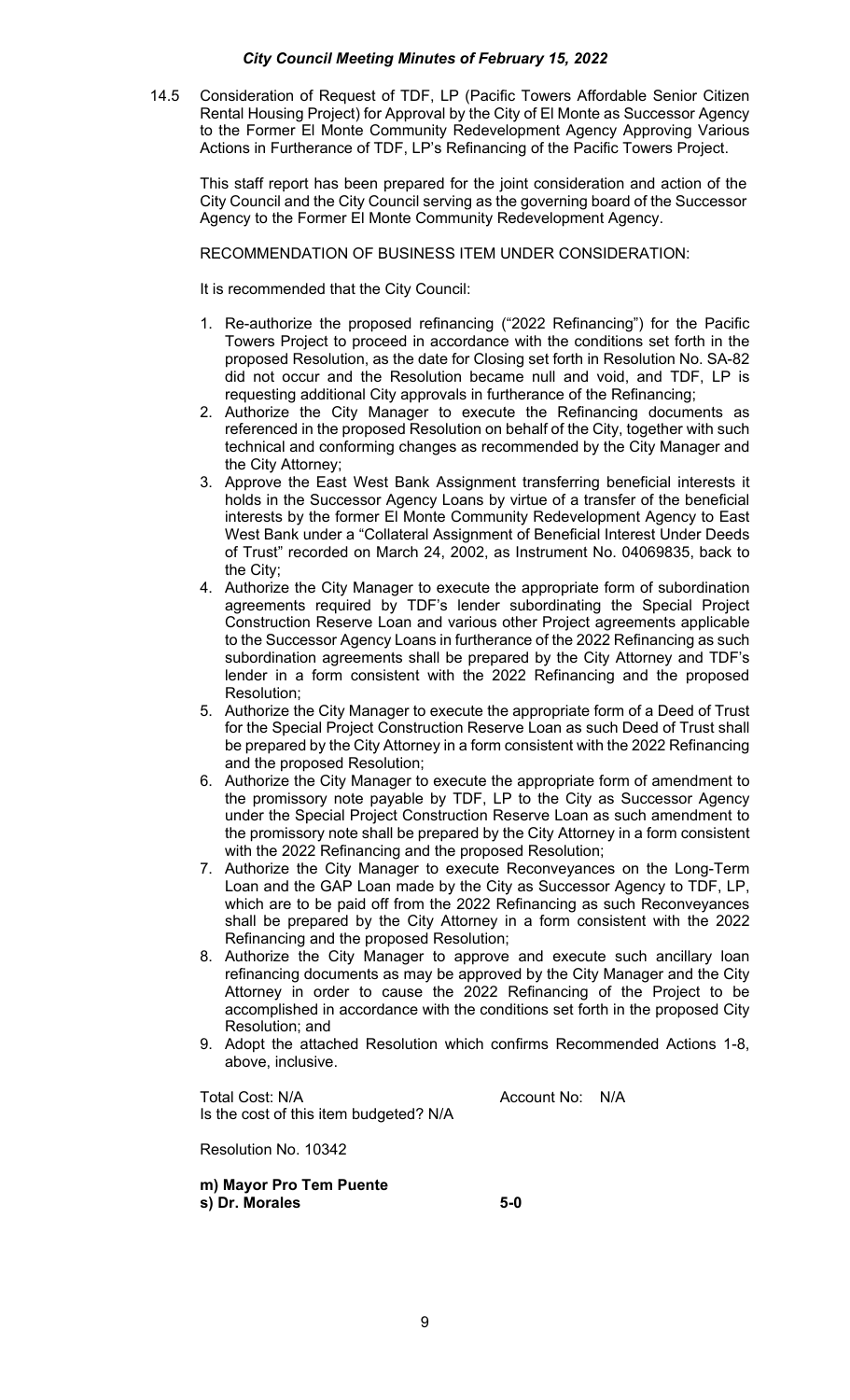14.6 Consideration and Approval of an Agreement for Professional Consulting Services with Elevate Public Affairs in Connection with the City of El Monte's Effort to Transition to By-District Elections and Approval of Related Budgetary Authorizations in Connection with the Same.

RECOMMENDATION OF BUSINESS ITEM UNDER CONSIDERATION:

It is recommended that the City Council:

- 1. Approve a professional services agreement with Elevate Public Affairs to provide professional consulting services for the City's proposed districting effort for a contract amount not-to-exceed \$70,0000 plus a contingency budget of 25% of the contract in the event the City finds it prudent to avail itself of certain optional and supplemental outreach services; and
- 2. Authorize the City Manager, or her designee, to make all conforming edits, finalize, and execute the professional services agreement.

Total Cost: \$87,500 Account No: 100-21-232-6111 Is the cost of this item budgeted? Yes-No

**m) Dr. Morales** 

### **s) Mayor Pro Tem Puente 3-2 (Mayor Ancona and Councilmember Martinez Muela No)**

14.7 Consideration and Approval of Recommendation to Award and Enter Into Vehicle Towing and Secured Storage Services Agreements with Haddick's Towing, Inc., and Royal Coaches Auto Body & Towing for a Term of Five (5) Years with an Option for Two (2), One-Year Extensions.

RECOMMENDATION OF BUSINESS ITEM UNDER CONSIDERATION:

It is recommended that the City Council:

- 1. Consider and approve a Vehicle Towing and Secured Storage Services Agreement by and between the City of El Monte and Haddick's Towing, Inc. for a term of five (5) years with an option for two (2), one-year extensions; and
- 2. Consider and approve a Vehicle Towing and Secured Storage Services Agreement by and between the City of El Monte and Royal Coaches Auto Body & Towing for a term of five (5) years with an option for two (2), one-year extensions; or
- 3. In the event that the City Council does not take action on recommendation #1 or recommendation #2, it is recommended that the City Council direct staff to prepare and execute a contract amendment with Royal Coaches Auto Body & Towing, Inc. to provide month-to-month services based on the same terms as the Master Agreement dated December 19, 2019.

Total Cost: \$0 Account No: N/A Is the cost of this item budgeted? N/A

**m) Mayor Ancona** 

**3-2 (Councilmembers Martinez Muela and Dr. Morales No)** 

**Secondary Motion m) Councilmember Martinez Muela Table the item to the next meeting and Councilmember Herrera) Maintain the status quo and Continue on a month-to-month** 

**s) Dr. Morales 2-3 (Mayor Ancona, Mayor Pro Tem Puente** 

### 15. CITY ATTORNEY'S AGENDA:

15.1 Presentation Regarding Supplemental Measures and Strategies for the Management and Restriction of Cannabis Business Activities in the City.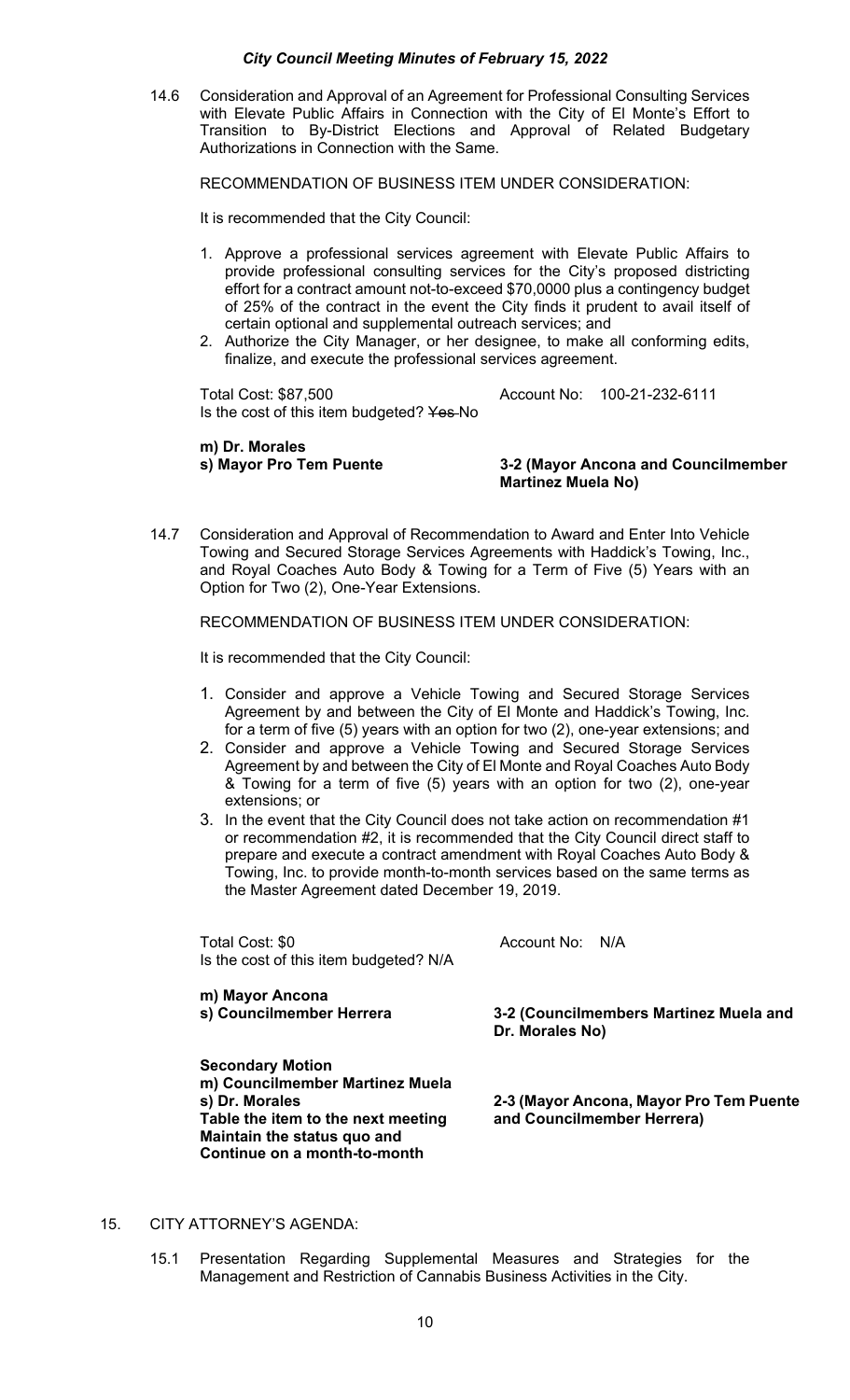15.2 Update and Continuing Discussion Regarding Development of City Council Meeting Procedures.

 Recommendation: That the City Council continue its discussion and deliberation on the development and refinement of parliamentary procedures for City Council meetings and provide the City Attorney with direction regarding the drafting of such procedures for future consideration.

- 16. CITY MANAGER'S AGENDA:
- 17. WRITTEN COMMUNICATIONS:
- 18. COUNCIL COMMUNICATIONS/REPORTS:
	- 18A. Mayor Ancona
		- 18A.1 Update on Council Chambers Audio System.
		- 18A.2 Update on Chamber of Commerce Contract.
	- 18B. Mayor Pro Tem Puente
	- 18C. Councilman Herrera
		- 18C.1 Update from Public Works on the Status of Street Light Conditions on Garvey Boulevard and Santa Anita Avenue and City Limits.
	- 18D. Councilwoman Martinez Muela
		- 18D.1 Discussion and Action on Smoke Free Outdoor Ordinance, Discussed March 2021.
		- 18D.2 Discussion and Action Regarding Directing City Management to Hire an Assistant City Manager, Public Information Officer and Establish a Purchasing Department, Discussed April 2021.
		- 18D.3 Discussion and Action Regarding Citywide Employee Survey of Workplace Satisfaction and Recommendations, Discussed February 2021.
		- 18D.4 Update on Federal and State Funding for Project Homekey.
		- 18D.5 Update on Funding for All Park Renovations.
		- 18D.6 Presentation by the City Council Proclaiming the Month of March 2022 as Women's History Month.
	- 18E. Councilwoman Dr. Morales
		- 18E.1 Discussion on Community Based Policing and Crime Statistics/Updates.
		- 18E.2 Discussion Regarding the Creation of a Diversity, Equity, and Inclusion (DEI) Program Coordinator, a New Position to Support the City's Diversity, Equity, and Inclusion Initiatives.